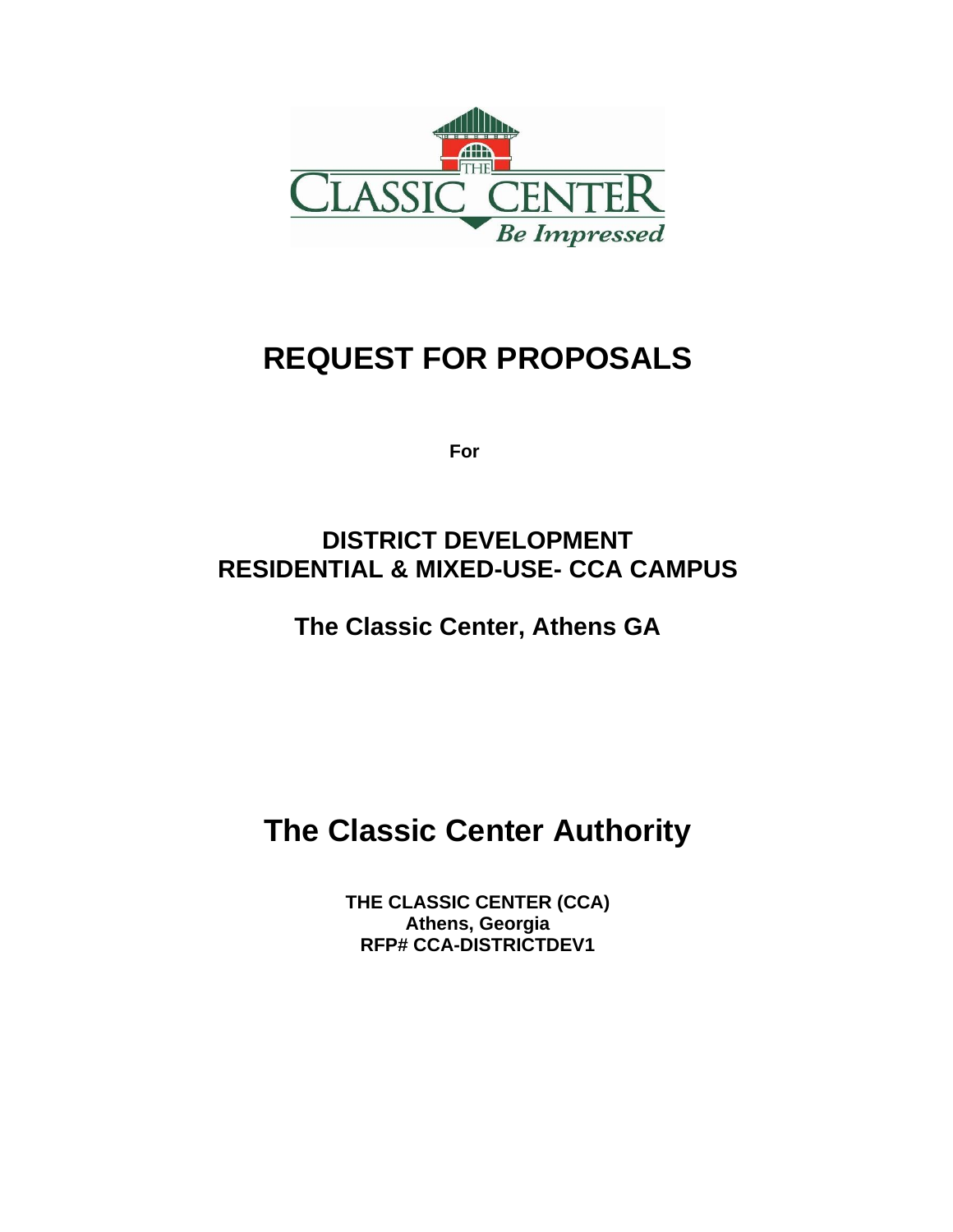

#### **REQUEST FOR PROPOSAL May 23, 2022**

The Classic Center Authority (CCA) is soliciting proposals from firms specializing in urban residential, senior condominium, short-term stay facilities, mixed-use and parking Development Services for potential projects within the extended campus of The Classic Center in Athens, Georgia. All interested firms are invited to submit a "Statement of Qualifications and Conceptual Information" (SQCP).

This RFP is the first in a two-step proposal and selection process. This first step is intended to obtain SQCP information related to the qualifications, experience, capabilities, and general overall conceptual vision of prospective Developers. **Interested Developers may provide an SQCP on a portion of, or on all aspects of the prospective development scope described in this RFP, as deemed appropriate for the respondent's interest and abilities.** The Classic Center Authority (CCA) may choose one or more respondent Developers for consideration to advance to Step Two of this proposal and selection process. Step Two may include, but not be limited to, discussions with Developer(s) and providing qualified Developer(s) with additional, detailed information related to the site and project for preparation of detailed development and financial proposals. While intent is for the scope described herein to be handled efficiently by one successful Development team, CCA reserves the right and ability to award to multiple respondents as may be in the best interest of the CCA.

#### *A. Contact:*

All inquiries regarding proposals must be made to Richard Sawyer via email at: [richard@classiccenter.com.](mailto:richard@classiccenter.com)Questions or requests regarding the RFP may be asked in writing up until 2:00 PM, June 6, 2022. Emails must be titled *"Questions for Classic Center RFP#DISTRICTDEV1.* Contact regarding this solicitation or scope with any other person within Athens Clarke County Unified Govt. (ACC), employees of The Classic Center, members of The Classic Center Authority, or otherwise involved with this project is prohibited and may result in disqualification and elimination from the selection process.

The requirements contained in this RFP shall not be changed or superseded except by written addendum from The Classic Center Authority. Failure to comply with the written requirementsfor this proposal may result in rejection from further consideration by The Classic Center Authority. One (1) electronic .pdf version must be submitted via email with **"SQCP for CCA Distict Development":** included in the subject line and sent to the contact above. Submittals are due not later than **June 22, 2022 – 4:00 P.M.**

The Classic Center Authority reserves the right to reject any or all proposals, to waive any technicalities or irregularities, and to award the contract based on the highest and best interest ofThe Classic Center Authority.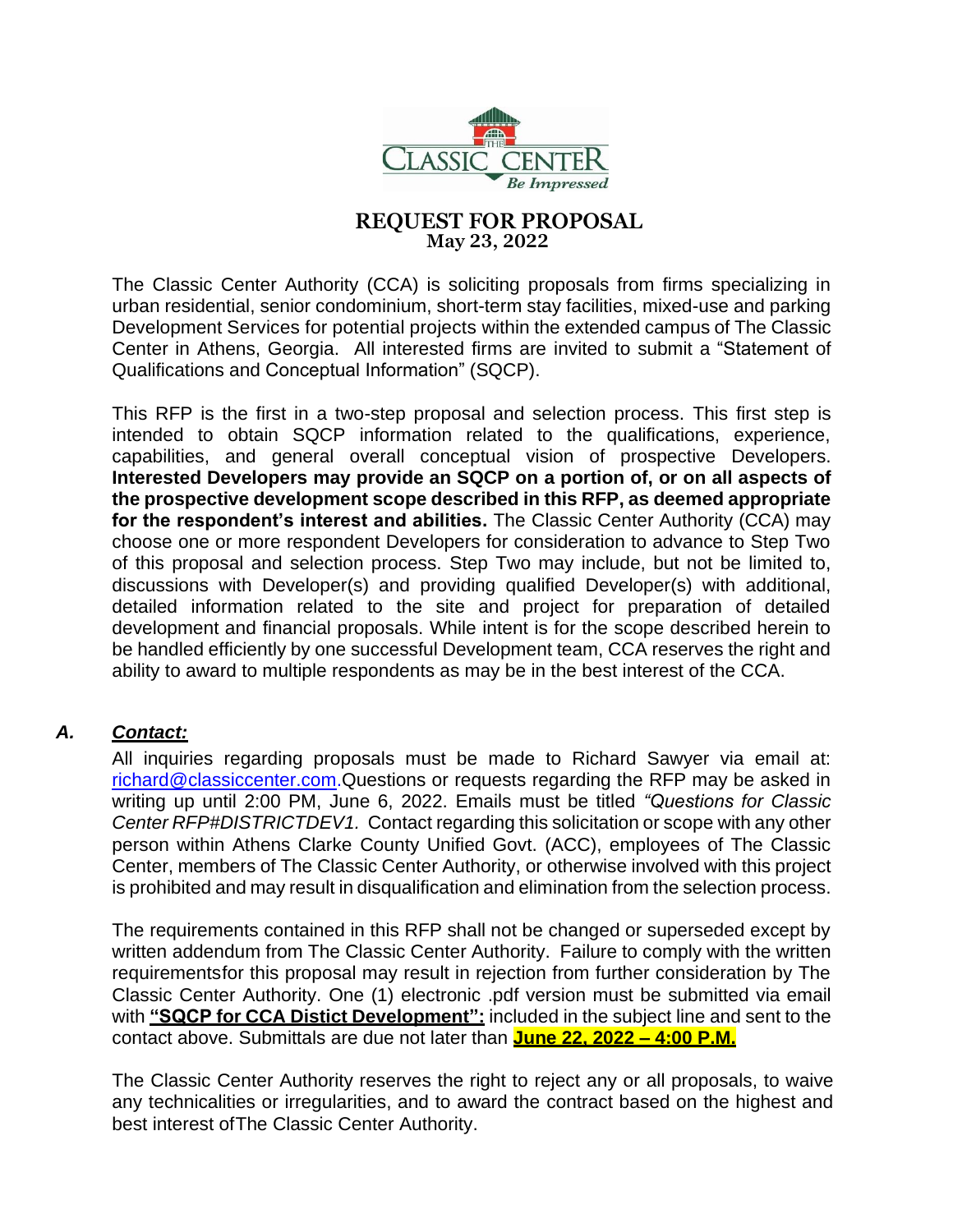## **I. GENERAL INFORMATION ABOUT THE CLASSIC CENTER**

The **Mission Statement** of The Classic Center: To seek to enhance the quality of life in Athens- Clarke County by serving as the cultural, civic, and social center of the Southeast by generating maximum economic impact.

The **Brand Statement** of The Classic Center: Through a thoughtfully planned and conveniently placed facility, located in a uniquely vibrant and charming cultural environment and proactive, creative approach to personal service, The Classic Center elevates the experience of events to exceed the expectations of our guests.

### **II. THE CLASSIC CENTER AUTHORITY, THE CLASSIC CENTER FACILITIES ANDCAMPUS/COMPLEX**

The existing Classic Center venue is a 350,000 square foot public assembly facility (includes allpre-function/lobby spaces) located in Athens, Georgia. Athens is the capital of Athens-Clarke County Unified Government and is approximately sixty (60) miles northeast of Atlanta, Georgia.The Classic Center Authority was formed in 1988 and currently holds a newly established 50- year lease on The Classic Center property on which to manage the facilities which are owned by the Unified Government of Athens-Clarke County (ACCUG). The Classic Center Authority is a political subdivision of the State of Georgia and semi-private/semi-public in nature.

Athens-Clarke County serves an immediate area population of approximately 126,000 with a growth of over 9% since year 2010. The Classic Center is a business, cultural and social hub forthe many surrounding counties/communities in Northeast Georgia that include, but are not limited to Oconee, Barrow, Greene, Gwinnett, and Madison counties. The Classic Center includes a 2000 seat performing arts theater, 18,000 square foot ballroom (divisible into 10 breakout room), 55,000 square foot exhibit hall, historic 3,000 square foot Firehall, a 9,000 square foot indoor Atrium, fully functional 5,000 square foot kitchen facility, a 12,000 square foot break-out space in its renovation of an old warehouse now making up the Foundry Street Ballrooms, and an additional 4 more break-out rooms above its exhibit space totaling 7000 square feet making a total possible 29 break-out rooms.

In addition to existing facilities, a new Arena on the CCA campus is being designed and constructed and has been partially funded through the 2020 SPLOST referendum with was approved by the voters in Nov. of 2019. It is anticipated the Arena will host touring music concerts, conventions, sporting events, and family entertainment shows as its primary event drivers, generating 125 events, and driving some75,000 room nights as noted on two separate studies from Odell and CSL. The Arena will be an estimated 5,500 fixed seats and allow another 1,500 to access the floor for a total concert attendance capacity of 7,000. Groundbreaking for the Arena was achieved in April 2022 and construction completion is estimated by late-year of 2023. More information about the Arena can be obtained about The Center at [www.ClassicCenter.com.](http://www.classiccenter.com/)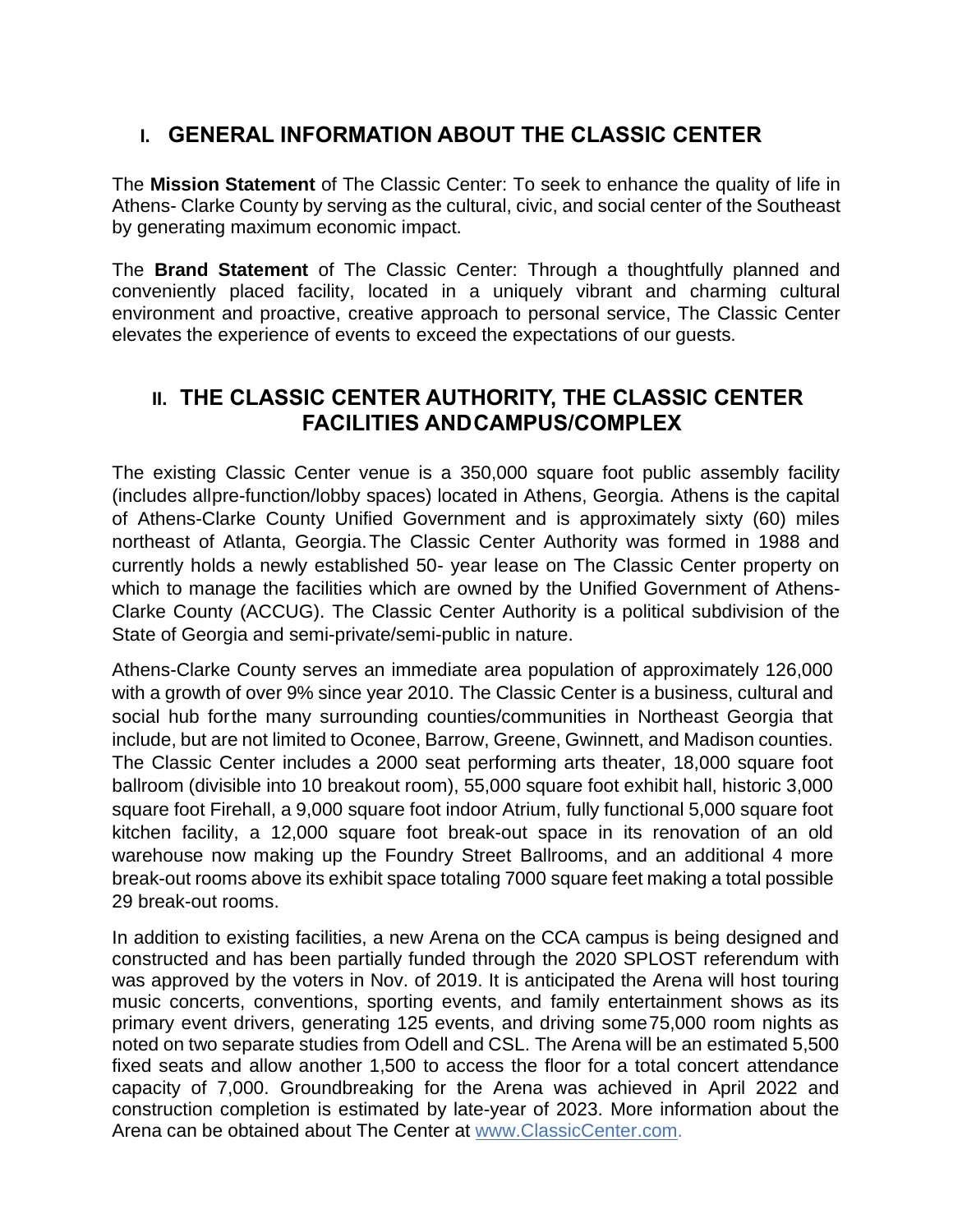## **III. PURPOSE AND SITE:**

The Classic Center Authority is soliciting these "Statement of Qualifications and Conceptual Proposal" (SQCP) information from capable and experienced Developers to develop, at a minimum in the CCA District in Downtown Athens, Georgia, an Age-Restricted Condominium development under a ground lease with The Classic Center Authority. Overall development may also include appropriate Mixed-Use components, a Short-Term Stay facility, and expanded Parking development. The selected Developer(s) will provide comprehensive development services in close coordination with the Authority for the development(s) in the periphery of the Arena campus adjoining The Classic Center. The specific site is on The Classic Center owned property of approximately .63 acres bordered by Broad and Foundry Streets. The site anticipates construction of the Condominium to allow for continued vehicular access into and exiting from the existing Classic Center Parking Deck and not impede the new Arena. Parking for the Condominium is potentially to be constructed as a vertical expansion to the existing twostory portion of the existing deck (south end), or respondents may propose other options.

In issuing this RFP, it is the intent of CCA is to identify one or more finalist(s) whose SQCP is determined through the evaluation process described herein to be especially compatible with the goals and objectives of the CCA.The successful finalist Developer(s) will advance to Step Two of this process and receive additional information for preparation of a formal Development Proposal and/or possibly enter discussions and negotiations with The Classic Center Authority for development of the Project. It is the intent of The Classic Center to ultimately enter a Development Contract based on negotiationsbetween The Classic Center and the Selected Developer.

## **IV. GROUND LEASE - MINIMUM RESERVE:**

The Classic Center Authority is seeking to receive the following as minimal annual leasepayments:

- Condominium Site 50 Year Ground Lease: \$350,000 per year (in 2023/2024)
- Parking Deck Site Ground Lease: \$32,000 per year (in 2023/2024 dollars)

## **V. RFP SCHEDULE:**

The RFP schedule is anticipated as follows:

- 1. Step One "SQCP" RFP Issued.................................. **May 23, 2022**
- 2. Deadline for submission of questions ............. **June 10, 2022, 2:00 PM ET**
- *3. SQCP Submittal DUE............................... June 22, 2022, 4:00 PM ET*
- 4. Selection of Firm(s) to advance to Step Two (target) .. June 30, 2022

All expenses involved with the preparation and submission of proposals to The Classic Center, or any work performed in connection therewith shall be borne by the respondent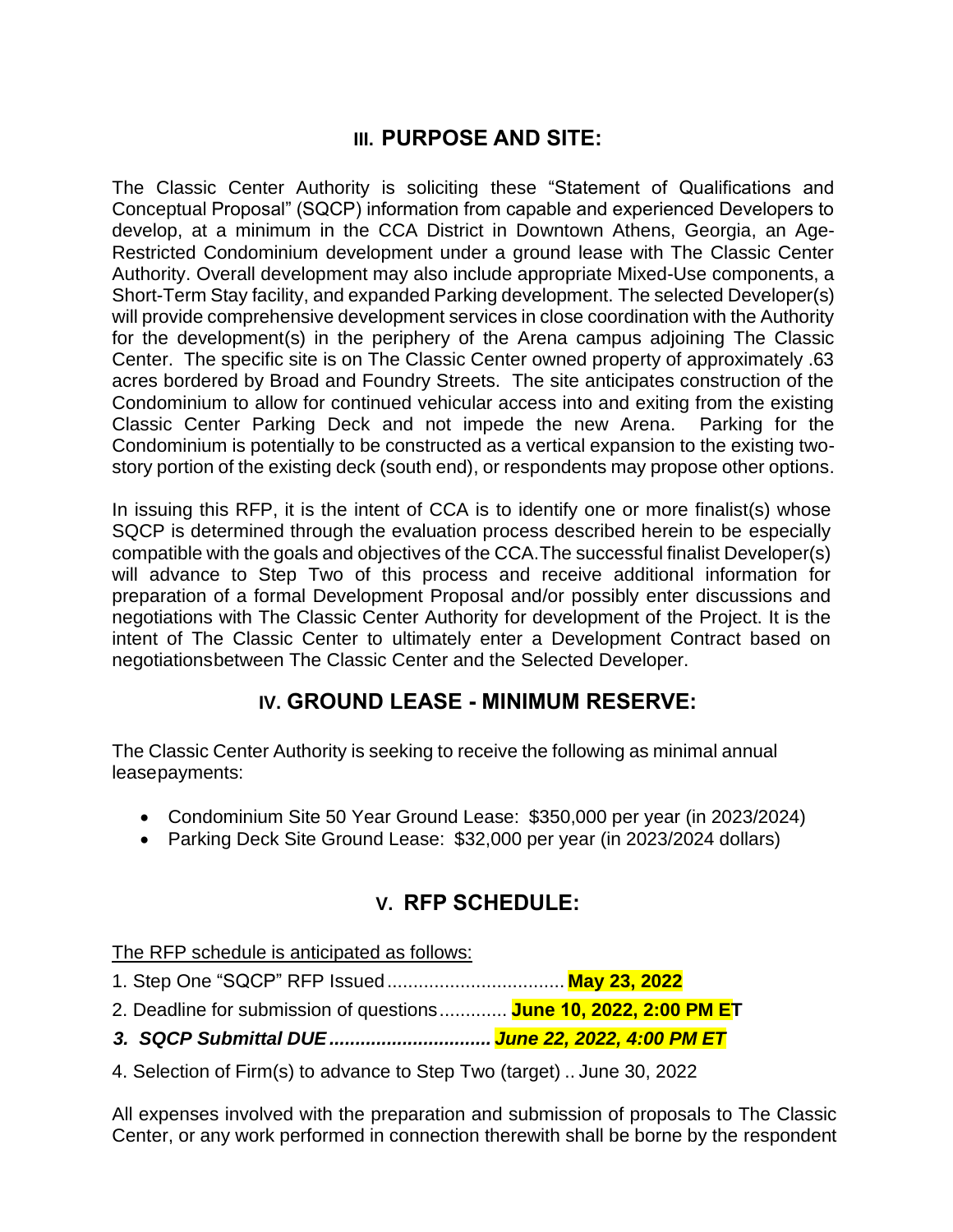Developer(s). No paymentwill be made for any responses received or for any other effort required of or made by the Developer(s) prior to commencement of work as defined by a contract approved by The Classic Center. Developers are encouraged to visit the site(s) and generally inspect and familiarize themselves with the proposed site(s). The area is generally open and available to the public and visits do not need to be scheduled or coordinated.

The Classic Center may make such reasonable investigations as deemed proper and necessary todetermine the ability of the Developer to perform the work and the Developer shall furnish to The Classic Center all such information and data for this purpose as may be requested. The Classic Center reserves the right to contact Developer respondents for clarifications or additional information and reject any proposal if the evidence submitted by, or investigations of, such Developer fails to satisfy The Classic Center that such Developer is properly qualified to carry out the obligations of the contract and to complete the work contemplated therein.

## **VI. PROJECT DESCRIPTION AND SCOPE OF SERVICES PROJECT BACKGROUND:**

This Classic Center District Development- Residential & Mixed-Use project is envisioned to be part of the CCA and community's plan to address ongoing demand for senior residential inventory in Downtown Athens, along with needed parking and other mixed use development opportunities to enhance livability of the area and the success of other projects on and around the CCA campus. A preliminary Master Plan has been attached with this RFP to provide information on the proposed future Campus and adjacent developments. Please note that this Master Plan is continually refined and is not to be considered as final and may be adjusted or revised by the Authority and its stakeholders.

#### **PROJECT BACKGROUND:**

This Classic Center/Downtown Condominium portion of the prospective development is the result of the community's plan to address the demand for an Age-Restricted Condominium complex in Downtown Athens.

Planning for the Residential portion of Development should:

- Include appropriate parking to comply with ACC parking standards.
- Provide approximately 80 condominium units.
- Coexist harmoniously in close proximity to the unique Downtown district and the busy CCA convention, sports and entertainment facilities.
- Support The Classic Center's goal of becoming a learning lab for the hospitality industry to include education and training and management. The condominium complex should assist with that partnership.
- Support The Classic Center's commitment to paying a living wage for all condominium employees as tied to the MIT index for Athens Clarke county. Please include how your company will support this goal.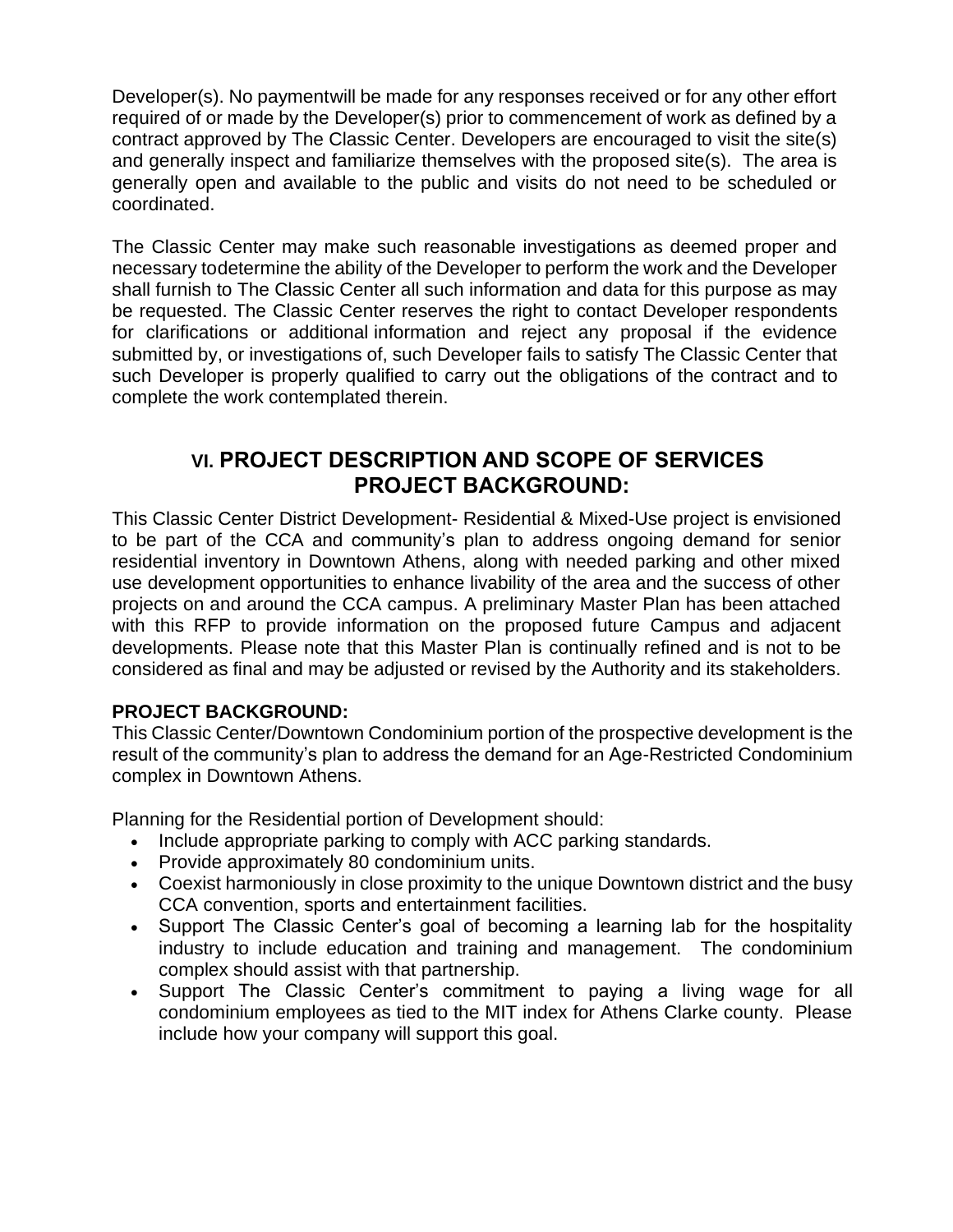#### **CCA GOALS FOR THE DEVELOPER(S):**

- 1. Provide an Age-Restricted Condominium development plan for the CCA District that compliments the quality, service, convenient, and aesthetic standard as set forth by The Classic Center Authority.
- 2. Provide a successful Condominium that enhances and integrates well for downtown Athens and with the existing urban framework via design, transportation and pedestrian connections/access, and overall functionality.
- 3. Provide for the continuous, successful, and sustainable operation of a Condominium project with an experienced management company to meet the anticipated growth of downtown Athens.
- 4. Provide construction staffing and eventual operations of the Condominium staffing in a manner that is consistent with The Classic Center's and ACCUG equal opportunity initiatives and is equitable to all labor employed.
- 5. Support the work force development goals and objectives including the continuum of hospitality education of The Classic Center and ACCUG.
- 6. Plans, phases and implements construction to coordinate with The Classic Center operations to minimize disruptions and negative impacts to Classic Center and clients.
- 7. Plan and develop the project in an environmentally sensitive manner consistent with the goals and objectives of The Classic Center and ACCUG (See attached "Sustainability Goal" dated, Feb. 13, 2020).
- 8. It is the objective of The Classic Center Authority that during construction exterior drives, parking access, pedestrian walkways, landscaping and hardscaping and other amenities around the site will remain available and all efforts made to mitigate any adverse impact for public use and enjoyment, events, and other uses consistent with The Classic Center's purpose and Master planning efforts.
- 9. Provide plans for the development of appropriate Mixed-use and expanded Parking facilities to enhance the livability of the CCA District area and enhance the logistics surrounding the new Arena and success of the overall District developments.
- 10.Provide plans for the development of a potential Short-Term Stay facility (such as Air B&B or equal) compatible with the Downtown Athens and University market for such facilities.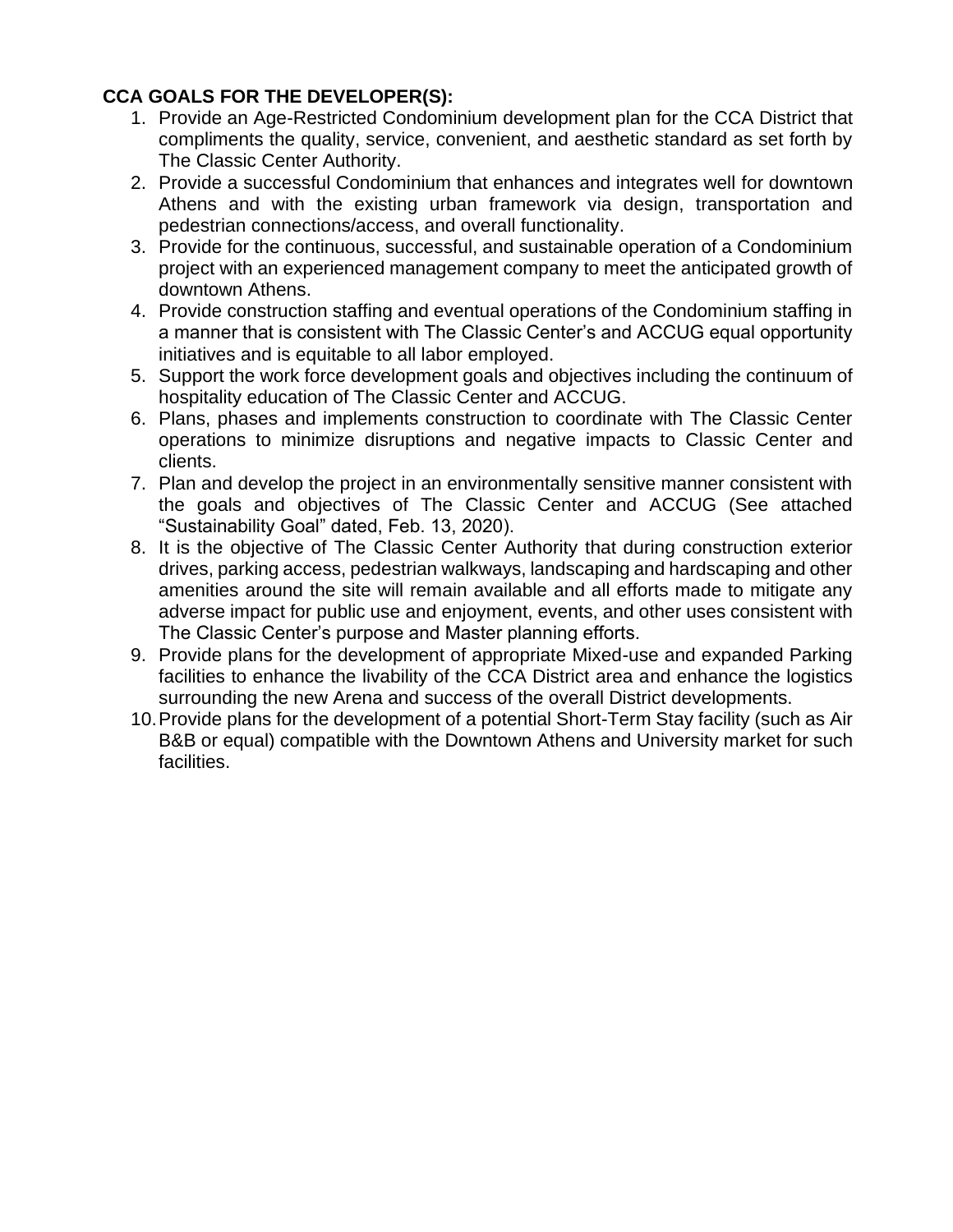## **VII.PROPOSAL SUBMSSION INSTRUCTIONS**

ALL PROPOSALS RECEIVED WILL BECOME A PART OF THE OFFICIAL CONTRACT FILE AND MAY BE SUBJECT TO PUBLIC RECORDS REQUESTS. *Note: Labeling sections of the SQCP information as proprietary or confidential does not waive this provision.* **A complete proposal should include the documents listed below:**

#### **PROPOSAL SUBMISSION:** .

**Ownership of materials submitted:** All materials submitted as part of this RFP become theproperty of The Classic Center Authority. Proposals shall be organized with Tabs in the following order and shall not exceed 30 doublesided pages:

**COVER – Transmittal Letter:** Provide cover letter of introduction and statement of interest. Please indicate the portions of the Development Scope your firm is interested in.

#### *TAB 1 – Table of Contents*

**TAB 2 – Business Information:** Provide relevant information regarding organizationalstability and strength. Documentation should include:

- 1. A narrative description of the founding of the company, its purpose and business focus,years in business and overall growth and capabilities.
- 2. If the name of the Developer/Offeror is a corporation/trust. The proposal shall be signed by an authorized person of the corporation, with the designation of the signer's official capacity. The proposal shall show the state in which the corporation is chartered and that the corporation is responsible and authorized to do business in and ingood standing the State of Georgia. A statement of organizational structure (e.g., ownership structure, partners, board of directors, joint venture partners, etc.), a listing of financial references.
- 3. If the Developer/Offeror is a partnership, the proposal shall be signed in the name of thepartnership by a general partner or other person duly authorized to bind the partnership.The capacity and title of the person signing shall be shown set forth on the document.
- 4. If the Developer/Offeror is an individual or sole proprietorship, the Proposal shall besigned by the individual in person, stating the name or style, if any, under which the Offeror is doing business.
- 5. In any case, the proposal shall show the present business address of the Developer/Offeror at which communications from the Authority and notices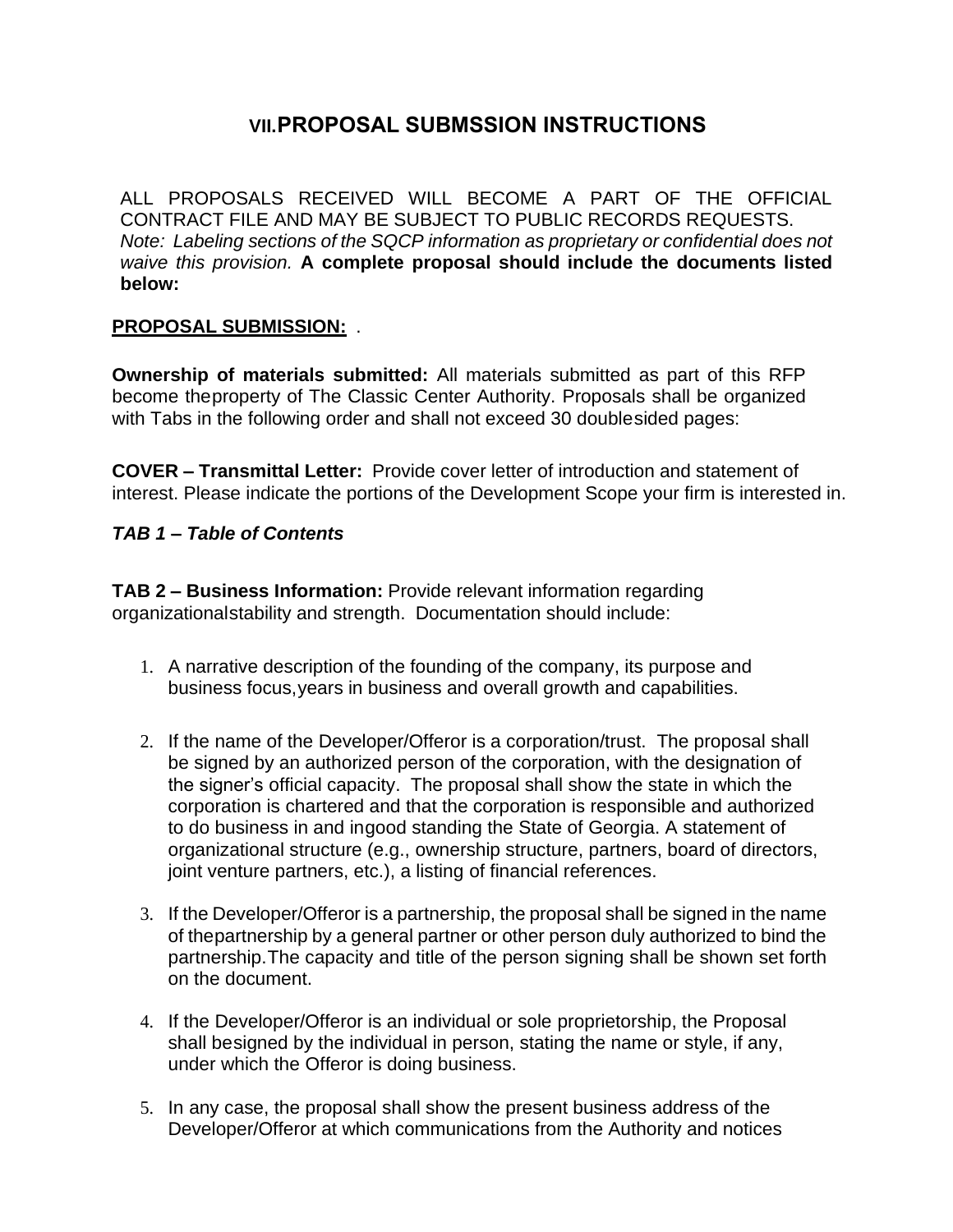served are to be received.

6. The Mixed Use or other proposed facility brands and related information that the Developer would recommend as appropriate.

**TAB 3 – Firm/Team Experience/Qualifications:** Include an organization chart depicting the team structure and include resumes and a description of the area of responsibility for each teammember **to be directly assigned or involved in deliver and execution** of this project.

- a. Representative projects of similar size, scale, use and complexity developed within thelast 10 years. Please include project information including photos, location, overall project cost, architect and contractor, and date completed.
- b. Failure to Complete Prior Projects disclose whether the Developer (or any general partner or joint venture of the Developer) has ever failed to complete a project of similar size and scale. If so, list the date of the commencement of the project and theentity for which the project was to be performed, and explain why the project was notcompleted.
- c. Disclose information and provide explanation regarding any contracts involving theDeveloper or joint venture firm within the last three years which exceeded initial program or project budget, exceeded initial schedule, and any contract penalties or damages assessed.

**TAB 4 – Understanding of the Project Requirements:** Provide a written description of the Development team's understanding of the project's goals, objectives and requirements and overall conceptual vision for the project. Include any preliminary conceptual design concepts,strategies or preliminary proforma indicating the anticipated plan for Development including design and construction.

**TAB 5 – Impact on Downtown Athens:** Provide in the proposal a narrative of the generally anticipated impact and contributions the development(s) will provide to downtown Athens and goals andobjectives of The Classic Center.

**TAB 6 – Program:** Provide a narrative of the firm's envisioned Program of Space Requirements for the development of this condominium site and any other proposed facilities. List all proposed development uses,including square footages, lobby size, room size, and proposed parking. Outline any amenities that may be offered both to residents, their guests and outside users (spa or other). Please share thoughts and recommendations about potential or proposed operators. Note: A Condominium market study, focused on Age-Restricted residences, will be required the cost of which is to be covered by the successful developer. The study is to be conducted by a qualified firm to be approved by The Classic Center.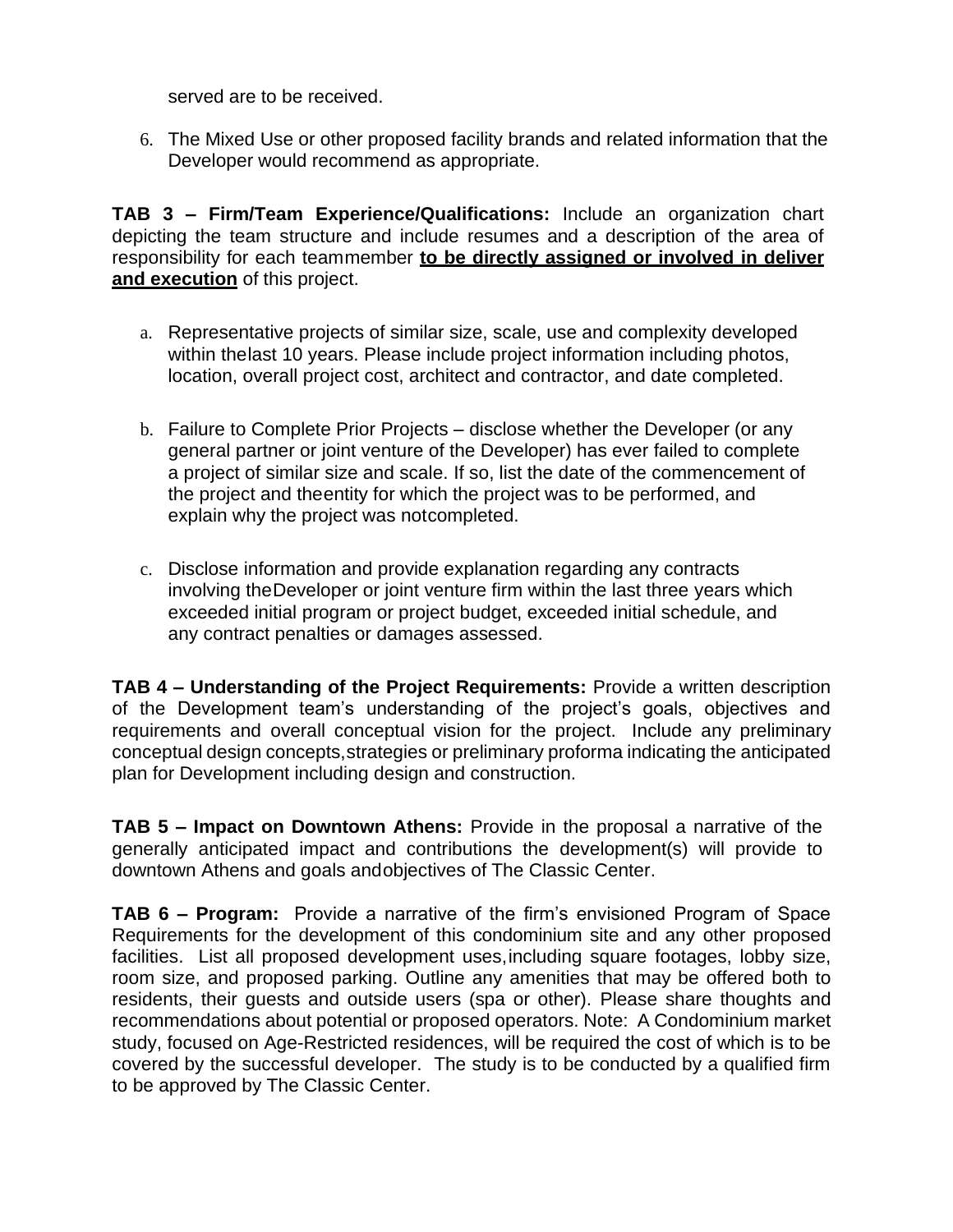**TAB 7 – Design:** Provide a narrative of Offeror's approach to design of the project.

**TAB 8 – Construction**: Provide a description of the Offeror's plan and approach to construction of the project including thoughts about site management and construction phasing.Clearly describe any special accommodations the Developer will provide to assist in minimizing disruptions and impacts to the on-going operations of The Classic Center.

**TAB 9 – Transportation:** Provide a narrative and conceptual drawings or sketches describinghow the proposed developments address public transportation and both vehicular and pedestrian traffic around the development(s).

**TAB 10 – Sustainability:** Provide a narrative describing envisioned strategies and approaches related to sustainability. Include information concerning the long-term commitment Developerseeks to make regarding renewable energy, the sustainable elements of the physical construction of the building, and all related infrastructures. (*Resource reference for respondents: ACC Unified Govt. Sustainability Goals dated February 13, 2020).*

**TAB 11 – MANDATORY DOCUMENTS:** Developer must complete, execute, and includewith the proposal the following Mandatory documents:

**Georgia Security & Immigration Compliance (GSIC) Act Affidavit:** Include a notarized copy of the GSIC Affidavit form for the contractor and all sub-contractors, from VI - D, andD1 and D2 of this RFP.

## **VIII. SELECTION PROCESS AND EVALUATION CRITERIA**

After review and evaluation of proposals, The Classic Center intends to select one or more Developer(s) for interviews and discussions. These interviews will be with the Developer(s) whose SICP proposals have been determined to be in the highest and best interest of The ClassicCenter Authority and ACCUG.

The goal of the selection process is to identify one or more Developer(s) to undertake, construct,open and successfully operate the prospective developments in Downtown Athens.

These proposals will be evaluated by an Evaluation Committee (thus referred to as "The Committee") that will rank the proposals and make a recommendation to The Classic CenterAuthority.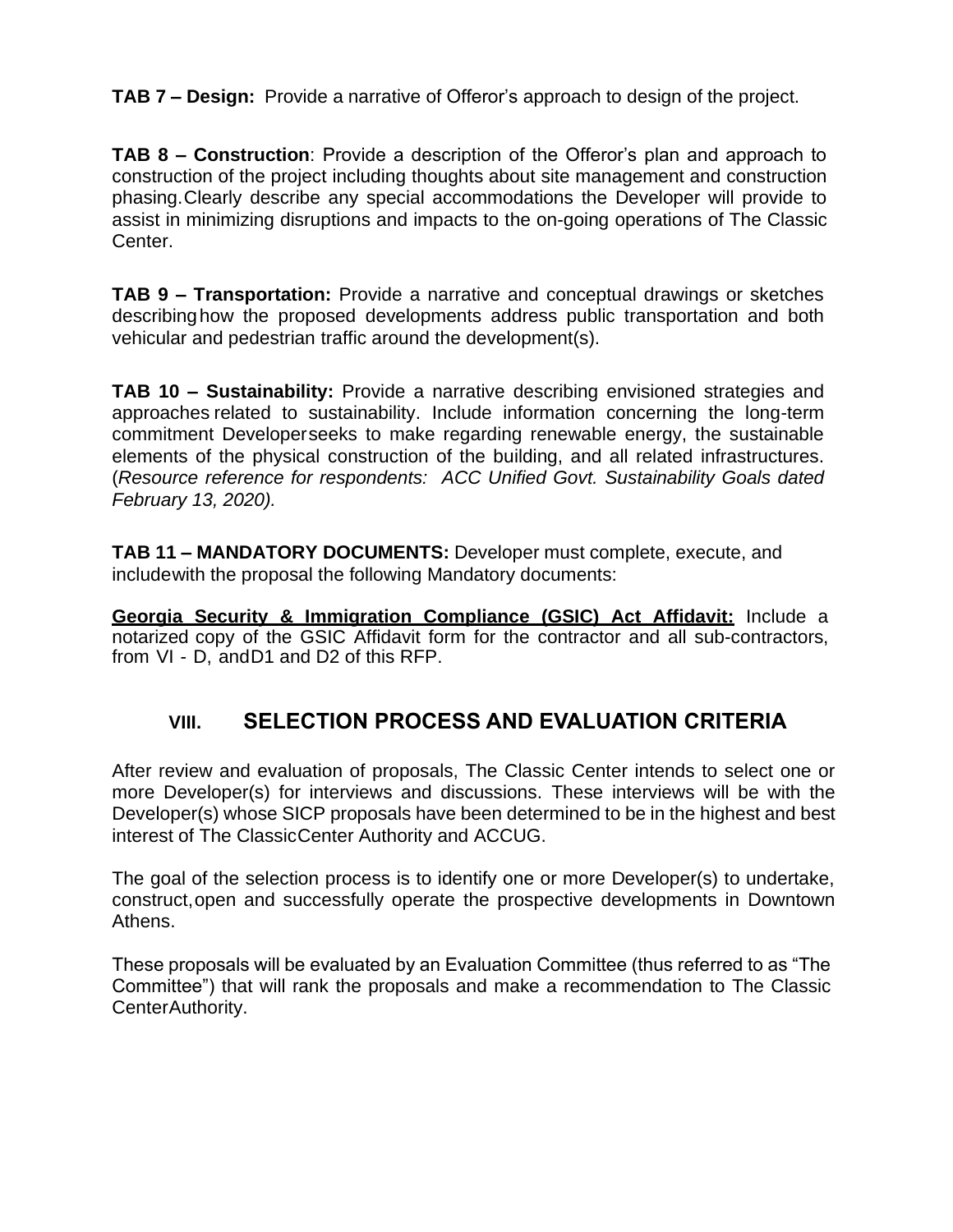## **IX. EVALUATION CRITERIA**

The Evaluation Committee will review and score each response to this RFP. Once the ranking isdeveloped, a decision will be made by the Selection Committee for one or more Developer(s) to advance to Step Two.

Evaluation criteria to be used in determining the Developer(s) to advance to Step Two is listed below (NOT listed in order of importance) with general weighting percentages:

#### 1. *FIRM / TEAM EXPERIENCE / QUALIFICATIONS* **20%**

- Stability, Qualifications, and Experience of Developer and any envisioned teammembers (Architect, Engineer, Builder)
- Experience with projects of similar size and complexity
- Experience of envisioned Condominium and (if applicable) Short Term Stay and/ or Mixed-Use operators with urban clientele in similarsettings

#### *2. OVERALL CONCEPTUAL VISION 60% (divided as described below)*

- a. Impact on Downtown 20%
	- Commitment to alignment and support of Classic Center goals of
	- A learning lab for hospitality education
	- Workforce development and paying a living wage
	- Development enhances a vibrant sustainable down-town
- b. Program Vision- 10%
	- Understanding of the Program Requirements and Alignment of Vision to theProgram Goals
	- Inclusion of Program Requirements, Enhancements to Program Elements
	- Ability to enhance or not impede the CCA convention facilities.
	- Ability to handle urban logistics, egress/ingress and connectivity.
- c. Vision for Design- 10%
	- Design sensitive to scale of Downtown
	- Consideration of Athens Design Requirements and "fit" to locale
- d. Sustainability- 10%
	- LEED Certification potential
	- Renewable energy plans/initiatives
	- Material sustainability
	- Operational efficiencies
	- Economically sustainable
- e. Wage/Employment 10%
	- Support of ACC's objectives to support a reasonable wage (see MITrecommended wage rate for Athens/Clarke County).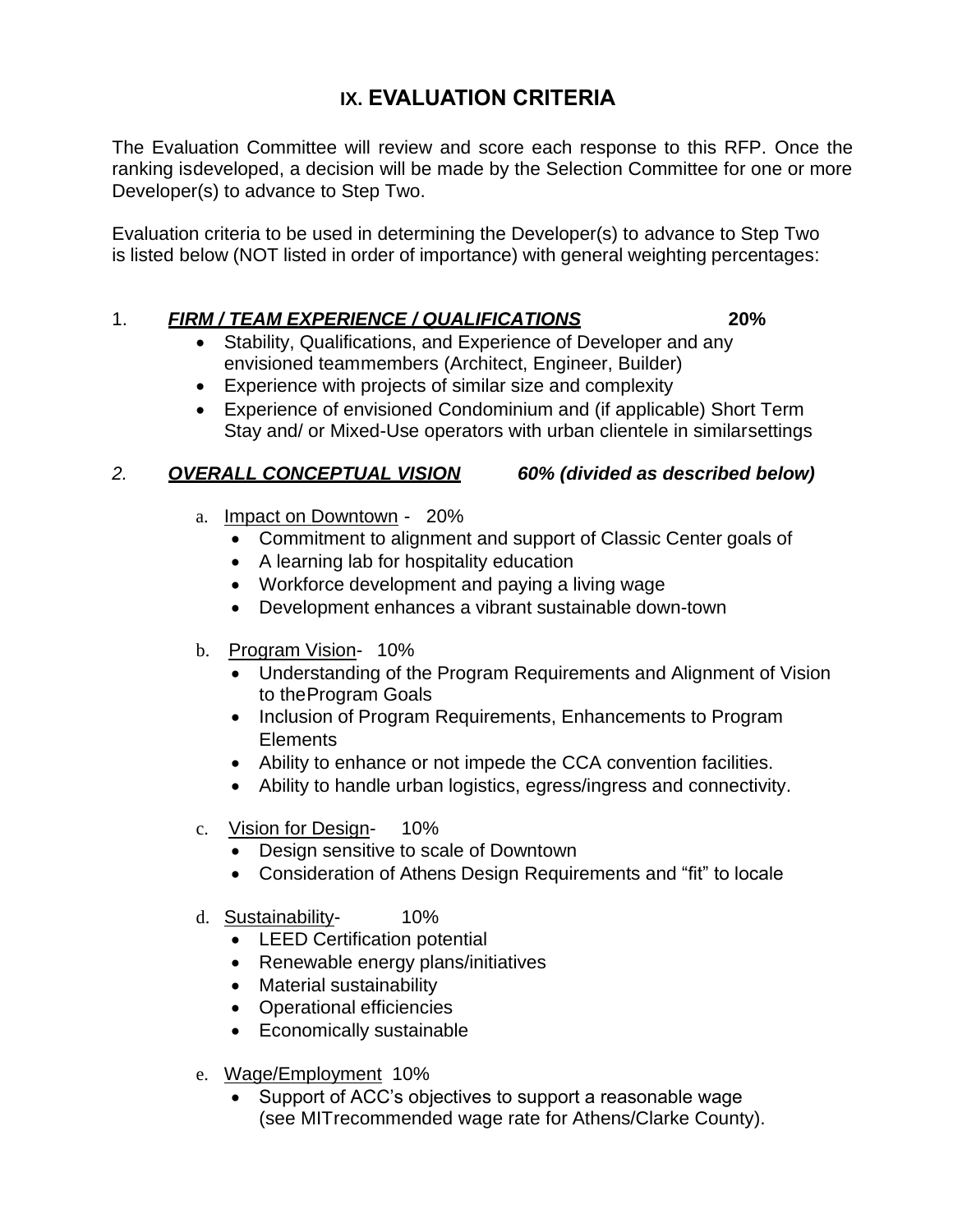#### **3.** *FINANCIAL* **20%**

## • Financial viability/Developer's capital resources capabilities

- Identification of viable funding sources
- Proposed arrangements dedicated to this project for capital cost

## **X. EXHIBITS (ATTACHED HEREIN)**

I: Disadvantaged/Minority (DBE/MBE) Business Enterprise Information and Drug-Free Workplace

II: MANDATORY FORM: Georgia Security & Immigration Compliance (GSIC) Affidavit

III. CCA Master Plan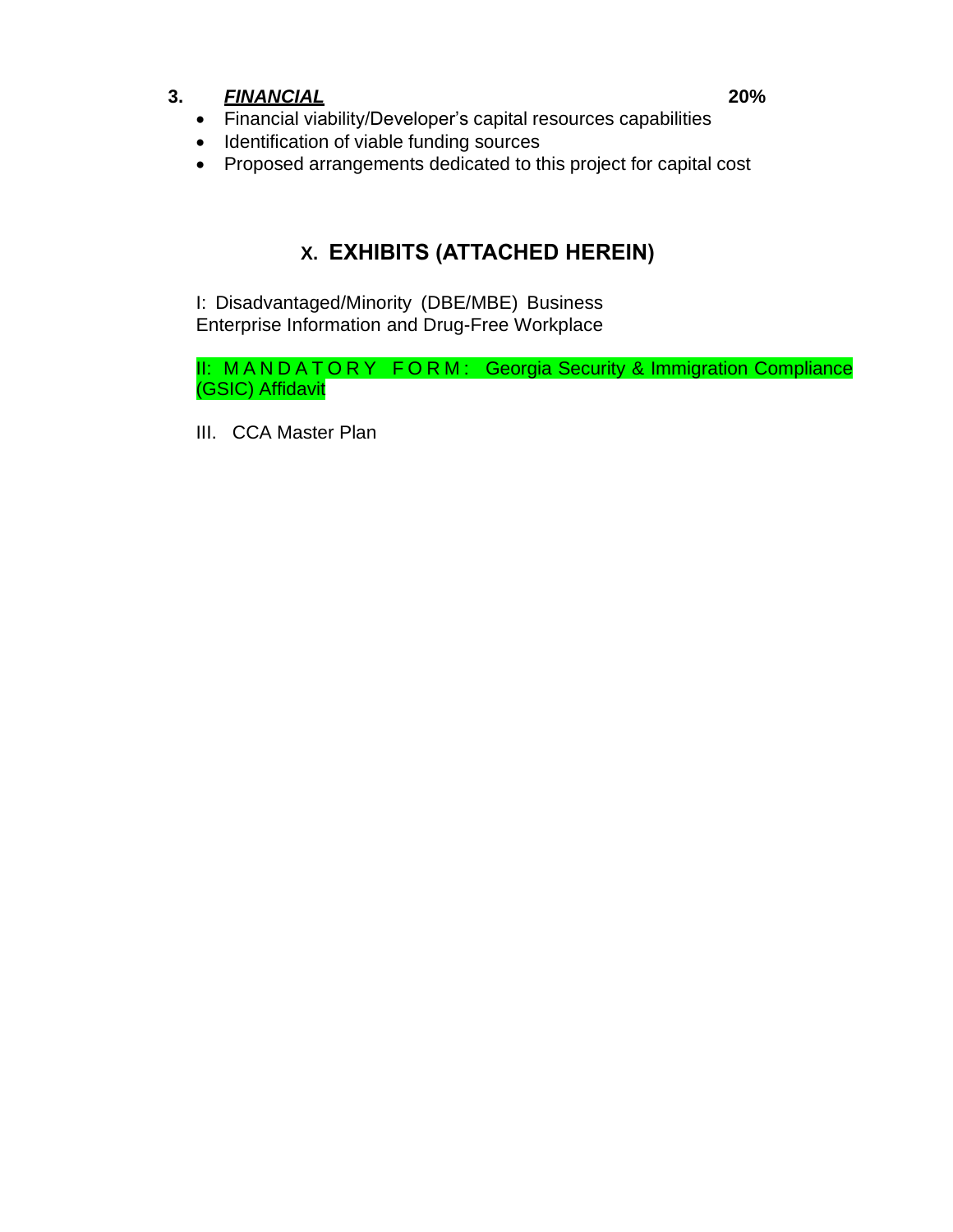#### **EXHIBIT I**

#### **Small and Disadvantaged/Minority (DBE/MBE) Business Enterprise Information, Non-Discrimination; and, Drug-Free Workplace**

It is the policy of Athens Clarke County and the CCA that small businesses, femaleowned businesses, and minority businesses have a fair and equal opportunity to participate in the purchasing process. Therefore, the Authority encourages all small businesses, female- owned businesses and minority owned businesses to compete for, win, and receive contracts forgoods, services, and construction. This desire on the part of the Authority is not intended to restrict or limit competitive bidding or to increase the cost of the work. The Authority supports a healthy free market system that seeks to include responsible businesses and provides ample opportunity for business growth and development. All Respondents should be aware that contractors and subcontractors who utilize qualified minority subcontractors may qualify for a Georgia state income tax credits for qualified payments made to minority subcontractors. See O.C.G.A. § 48-7-38.

The Authority shall require, prior to, or incidental to, the award of a contract, confirmation by therespondent stating that the respondent has not discriminated and will not discriminate on the basis of race, creed, color, sex, religion or national origin in any of its employment practices withrespect to the work force of the business, or procurement services in connection with this project.The successful respondent will be required to execute certificates, affirming these requirements of non-discrimination.

The Authority, as policy, operates all facilities as a drug-free workplace, and requires that the labor force of the contractor be drug-free. The contractor hereby acknowledges this requirementand asserts that the organization of the contractor adheres to such policy and practice. The contractor acknowledges that it may be required to produce certificates affirming its complianceof these requirements of drugfree workplace for duration of agreement term, at execution, or at any time during the term of the agreement. The contractor shall secure from any sub-contractor hired to work in a drug-free workplace the following written certification: "As a part of the subcontracting agreement with (contractor's name, sub-contractor's name) certifies to the contractor that a drug-free workplace will be provided for the sub-contractor's employees during the performance of this contract pursuant to paragraph 7 of subsection B of Code Section 50-24- 3." The contractor may be suspended, terminated, or debarred if it is determined that: 1. The contractor has made false certification hereinabove; or 2. The contractor has violated such certification by failure to carry out the requirements of Official Code of Georgia Section 50-24- 3. 7.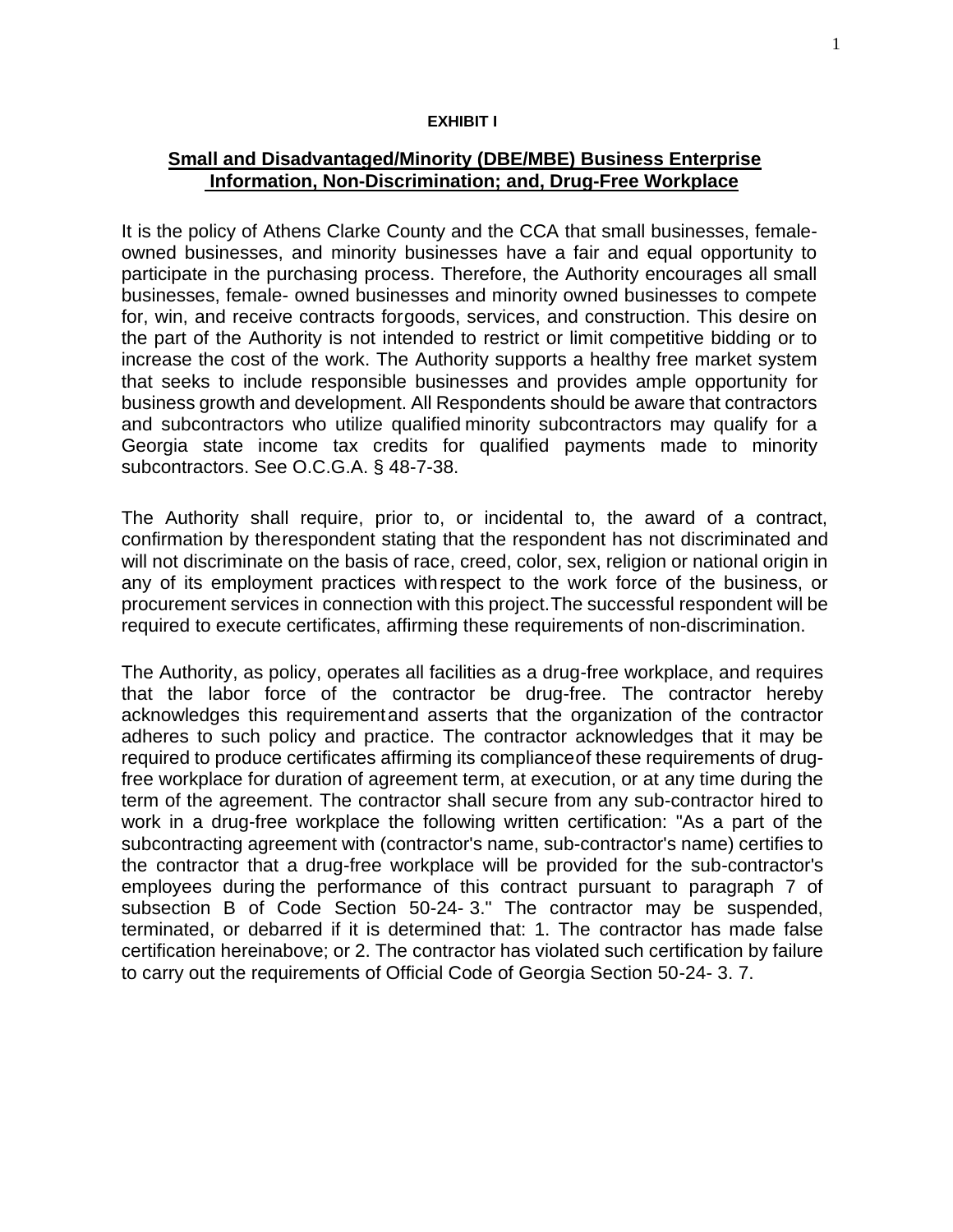#### **GEORGIA SECURITY AND IMMIGRATION COMPLIANCE ACT AFFIDAVIT**

Respondent's Firm Name:

#### **STATE OF GEORGIA CONTRACTOR AFFIDAVIT**

By executing this affidavit, the undersigned Contractor verifies its compliance with O.C.G.A. §13- 10-91, stating affirmatively that the individual, firm, or corporation which is interested in contracting with the CCA has registered with, is authorized to participate in, and is participating in the federal work authorization program commonly known as E-Verify\*, in accordance with the applicable provisions and deadlines established in O.C.G.A. 13-10-91.

The undersigned Contractor further agrees that it will continue to use the federal work authorization program throughout the prospective contract period and, should it employ or contract with any subcontractor(s) in connection with the physical performance of services pursuant to this prospective contract with the CCA, Contractor will secure from such subcontractor(s) similar verification of compliance with O.C.G.A. § 13-10-91 on the Subcontractor Affidavit provided in Rule 300-10-01-.08 or a substantially similar form. Contractor further agrees to maintain records of such compliance and provide a copy of each such verification to the CCA at the time the subcontractor(s) is retained to perform such service.

 $\overline{\phantom{a}}$  , and the set of the set of the set of the set of the set of the set of the set of the set of the set of the set of the set of the set of the set of the set of the set of the set of the set of the set of the s

EEV / E-Verify<sup>™</sup> User Identification Number Date of Authorization

BY: Authorized Officer or Agent Date (Contractor Name)

\_\_\_\_\_\_\_\_\_\_\_\_\_\_\_\_\_\_\_\_\_\_\_\_\_\_\_\_\_\_\_\_\_\_\_\_\_\_\_ Title of Authorized Officer or Agent of Contractor

\_\_\_\_\_\_\_\_\_\_\_\_\_\_\_\_\_\_\_\_\_\_\_\_\_\_\_\_\_\_\_\_\_\_\_\_\_\_\_

Printed Name of Authorized Officer or Agent

SUBSCRIBED AND SWORN BEFORE ME ON THIS THE

\_\_\_\_\_ DAY OF \_\_\_\_\_\_\_\_\_\_\_\_\_\_\_\_\_\_\_\_\_\_, 202\_

Notary Public

My Commission Expires:

**\***or any subsequent replacement operated by the United States Department of Homeland Security or any equivalent federal work authorization program operated by the United States Department of Homeland Security to verify information of newly hired employees, pursuant to the Immigration Reform and Control Act of 1986 (IRCA), P.L. 99-603.

[NOTARY SEAL]

\_\_\_\_\_\_\_\_\_\_\_\_\_\_\_\_\_\_\_\_\_\_\_\_\_\_\_\_\_\_\_\_\_\_\_\_\_\_\_ \_\_\_\_\_\_\_\_\_\_\_\_\_\_\_\_\_\_\_\_\_\_\_\_\_\_\_